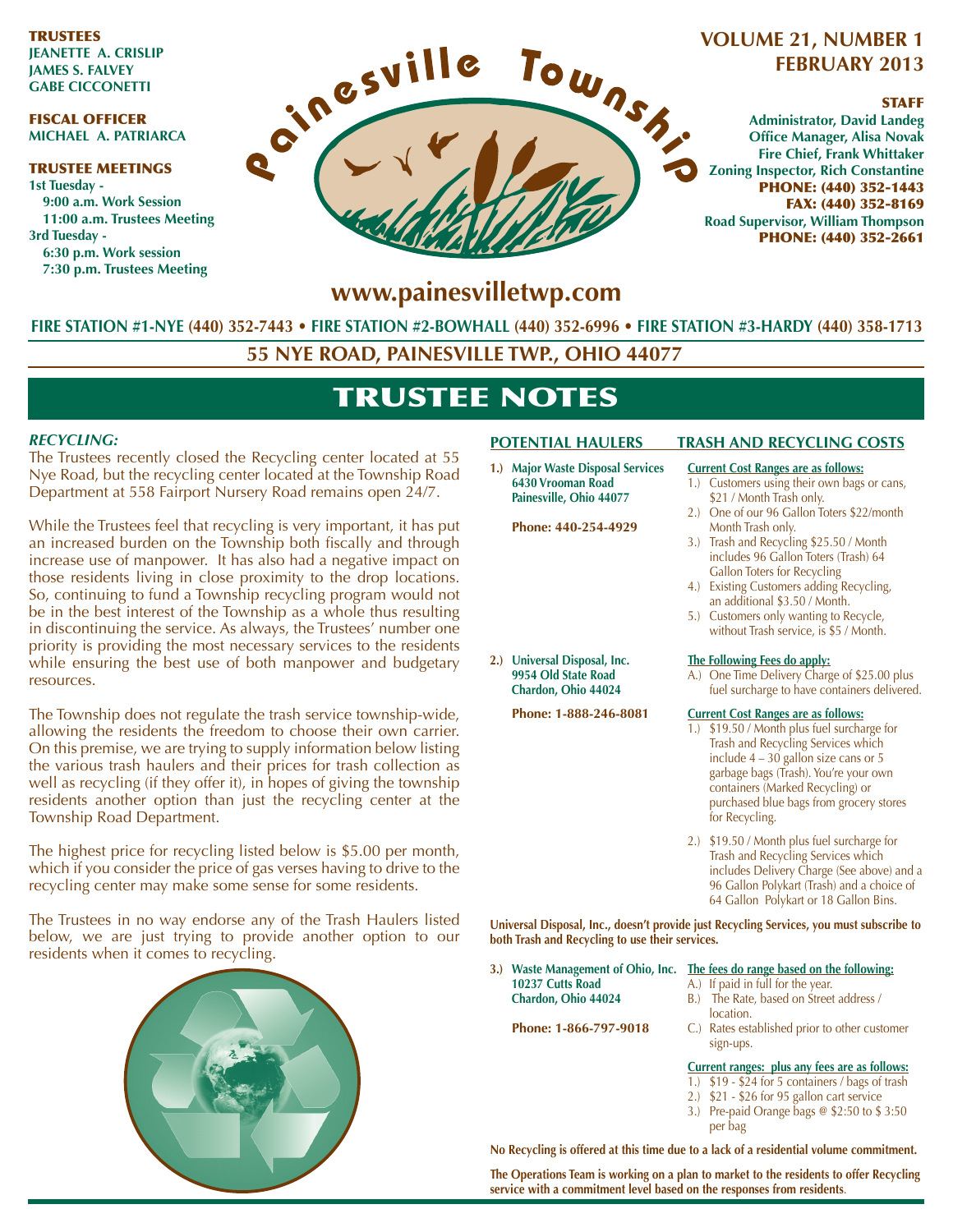# TRUSTEE NOTES

4.) **Scheiber's Hauling** *Current Costs are as follows:* Fairport Harbor, Ohio 44077-8106 Toter on Wheels.

**P.O. Box 1106** 1.) \$17 / Month Trash Only, includes 96 Gallon

#### **Phone: 440-477-9211**

At present time No Recycling is offered, but they are working on a recycle program and will be establishing rates.

### *OHIO TOWNSHIP ASSOCIATION REPORT ON TOWNSHIP FINANCIAL PERFORMANCE:*

The Ohio Township Association, a nonprofit organization, recently authorized a study on Government Structure. Below are some excerpts from the study (to see a brochure outlining the studies findings, please visit our website at www.painesvilletwp.com and look under NEWS).

### Report Summary:

International researcher Wendell Cox recently completed a study of Ohio's government structure, detailing the value of smaller local governments. The report examines how tax dollars are used and provides **examples of how townships are more efficient and effective than their counterparts.** 

#### Township Structure:

Ohio relies on its local governments, particularly its **1,308 townships**, for essential services, including: roads, fire protection, emergency medical services, police protection, waste management, senior centers, parks and recreation, street lighting, zoning and cemetery maintenance. Ohio townships have an average population of **3,100**.

Townships rely almost exclusively on the local property tax for their funding and, unlike municipalities, are not permitted to collect income taxes. **(Did you know? Only 17% of your property tax dollars are** allocated to the Township budget, the remaining 83% is controlled by the county.)

#### Benefits of Townships:

Data shows that smaller local governments, i.e. townships, have *lower taxes per capita and spend less per capita*. In 2007, local governments had direct general expenditures of \$48.4 billion. Townships spent less than any other local government entity.

The lowest per capita local taxation (\$75) is in the smallest governments, with populations under 1,000. Local taxation per capita rises in each larger category. The highest local taxation per capita is in the largest cities, those with 100,000 or more population. These cities have per capita taxation of \$856, more than 10 times the smallest local government population category.

The report compares townships of all sizes with cities and villages of comparable populations. In the smallest population range (under 1,000) townships and cities and villages spend about the same amount per capita. In every other population range, townships spend significantly less.

### *RIVERSIDE HIGH SCHOOL TRAFFIC IMPROVEMENTS*

**Painesville Township** is working with the Riverside Local School District, The Ohio Department of Transportation and Concord Township on some potential traffic flow improvements in and around the Riverside High School Campus. Some of the improvements being proposed are as follows:

- 1. An additional drive entrance and circular traffic pattern on the south side of the campus.
- 2. Widening of the Riverside Drive / S.R. 84 intersection to include a left turn lane southbound on S.R. 84 along with a new traffic signal. *cont'd on last page...*

ZONING DEPARTMENT

### *cont'd... 2012 Zoning Permit Summary*

A total of 243 Zoning Certificates were issued during 2012. This represented a decrease of almost 9% from the prior year, with the largest portion of the drop-off occurring around and following the election. Here is a break-down by category:

\* New dwellings 26 \* Commercial 4 \* Industrial 3 \* Zoning Use & Occupancy 27 \* Alterations 3 \* Fences 32  $*$  Signs 40 \* Swimming Pools 9 \* Residential Additions 42 \* Accessory Structures 19 \* Accessory Use 2 \* Transient Vendor 7 \* Site Plan Reviews 4 \* Zoning Amendments 1 \* Zonig Appeals 10 \* Conditional Uses 2 \* Exemptions 7 \* Right-of-way Access 5

A total of four (4) permit applications were denied for various reasons.

### *SAYING HELLO & WELCOME TO NEW BUSINESSES IN 2012*

| Colini's Parlor 88                                            | 1657 Mentor Ave      |
|---------------------------------------------------------------|----------------------|
| Spoiling Pets For You LLC                                     | 1775 Mentor Ave.     |
| <b>Dreamz Sweet Shoppe</b>                                    | 1525 Madison Ave.    |
| Take2 Fashions                                                | 1855 North Ridge Rd. |
| <b>Consumer Support Services Inc.</b>                         | 368 Blackbrook Blvd. |
| Inkwell Tattoo Company LLC                                    | 1941 Mentor Ave.     |
| Arissa's Gourmet Your Way                                     | 2000 North Ridge Rd. |
| Greenwalt Industries                                          | 1760 North Ridge Rd. |
| Lumber Liquidators                                            | 2259 Mentor Ave.     |
| Medicall LLC                                                  | 1657 Mentor Ave.     |
| <b>First American Loans</b>                                   | 1616 Mentor Ave.     |
| <b>CVS Minute Clinic</b>                                      | 1506 Mentor Ave.     |
| Pure NRG Coffee Bar                                           | 1760 North Ridge Rd. |
| Lilly's Landing                                               | 1440 Mentor Ave.     |
| Cora's Cupcakes                                               | 412 Bacon Rd.        |
| Massage Therapy & Spa                                         | 2169 Mentor Ave.     |
| Painesville RYO Club                                          | 1444 Mentor Ave.     |
| Integrated Solutions And Essentials LLC 1640 West Jackson St. |                      |

In addition, California Imports & Spa House has moved down the street to 1935 Mentor Ave. and their former location at 1697-A Mentor Ave. is now occupied by the first new business to the Township for 2013, Child Care On The Square.

### *THE APPROACH OF SPRING BRINGS THOUGHTS OF GARAGE SALES*

A resident wishing to have a garage or yard sale is permitted to place one (1) sign on the property where the sale is being held while the sale is going on. That sign may not be within the road right-of-way (which is usually 20 feet from the edge of the road pavement). Please don't waste your time or money on signs which are not easily read to begin with being put on utility poles, in the road right-of-ways of major intersections, or on property which does not belong to you. Anything more than the one (1) sign on your own property which we do permit is a violation of our zoning regulations and is a public nuisance. It would also be wise to reconsider holding marathon or weekly garage sales. These are just thoughts that the approach of Spring could include. If you have questions, feel free to call Rich in the Zoning Office.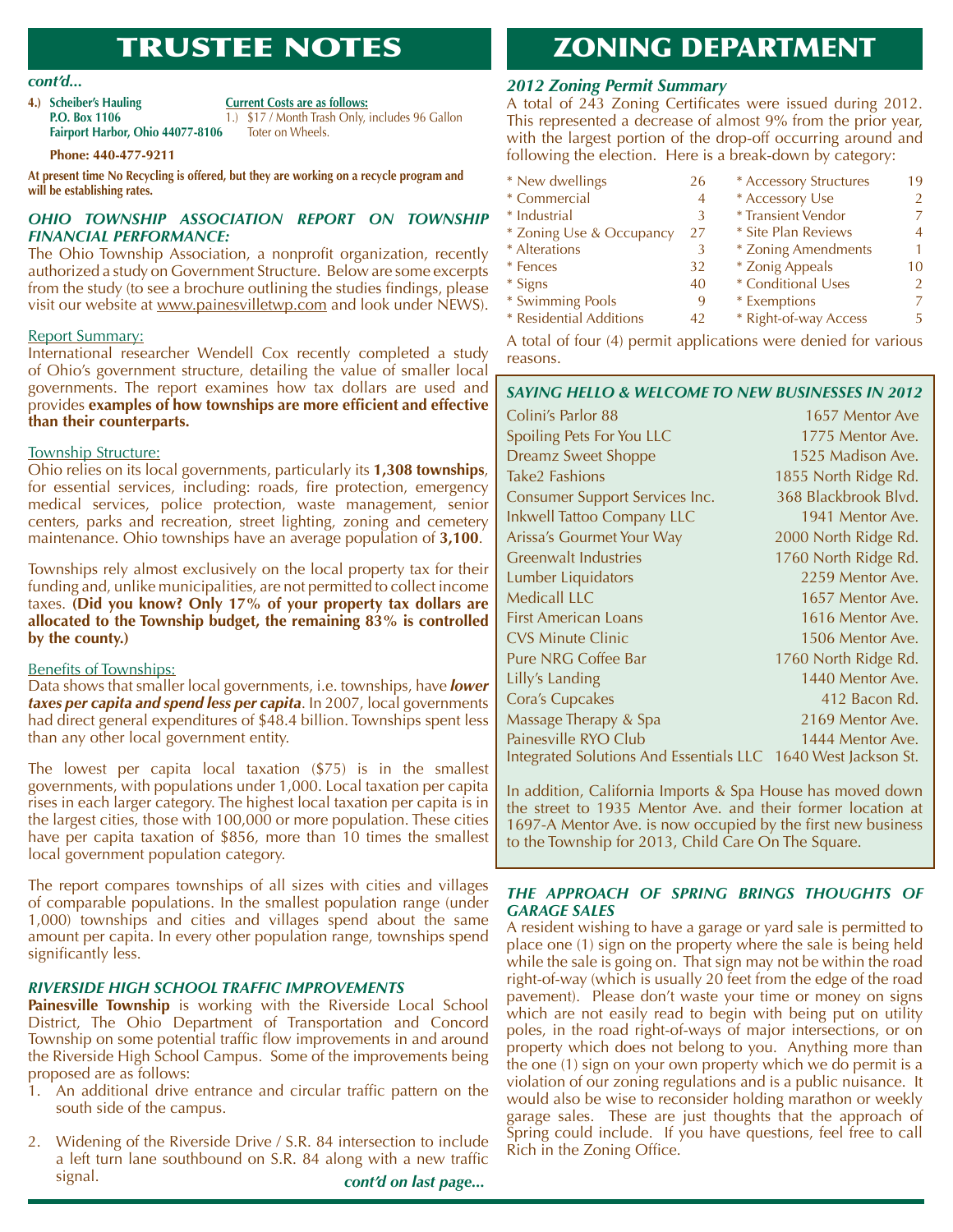# FIRE DEPARTMENT

#### *A WORKING SMOKE DETECTOR SAVES LIVES:*

Having a working smoke detector in your home significantly increases the chance you and your loved one will survive a fire in your home. Early warning to the fact a fire is occurring in your home will give you and your family the time to get out. A fire will increase in size by a factor of 4 for every unit of time, example: a fire in a living room will quadruple in size every minute that that fire is left to burn, so in 2 minutes the fire will be 16 times as big as it was 2 minutes ago. A fact fire survivors most often report, the fire spread and intensified so quickly. Fall is the time we change back the clocks, it's also the time to change the batteries in your smoke detector. Any resident needing assistance in changing batteries or installing a new smoke detector please call town hall 352-1443 and request the assistance. We have a limited number of free smoke detectors available for our residents upon request.

### *FIRE DEPARTMENT VEHICLE UPDATE.*

### During 2012 we made several additions to our fleet. We added a Ford F250 4x4 pickup truck, a Ford Escape and a Ford E 350 **Chassis** to be used to mount a refurbished ambulance box.

The 2012 Ford F250 was purchased with the help of a Homeland Security Grant we received from the Lake County Homeland Security Committee. The vehicle is a equipped with a snow plow and towing package. We installed the emergency lights, radio and decals in house, saving about \$3000.00. The snow plow will be used to clear snow at our three fire stations, thus relieving our shorthanded Road Department of those duties. The cost of the vehicle was \$26,612.50; the grant saved the Township \$13,000.



The 2012 Ford Escape replaces the 2002 Ford Crown Victoria Fire **Chief's vehicle.** The Crown Vic was passed down to become the Canine Unit for our Accelerant K9 (Arson dog). We are required to have a specially equipped vehicle for the K9; almost all of that equipment (cage, screen and automatic temperature control monitors) was donated. The K9 unit was a 1993 Ford Explorer donated by the Concord Twp FD, we had used it for about 5 years, it finally rusted out and had to be taken out of service.



We had the need to replace a 1995 rescue squad; the chassis was rusting away and became unsafe. The actual ambulance box was still in good shape, it is constructed of aluminum. We looked at the cost of a new rescue squad at any were in the  $$120,000$  to \$140,000 price range. We elected to go with a remount of the old box onto a new chassis. We contacted several companies that do remounts for a cost estimate. We knew we could get a new chassis from Ford under their municipal fleet program for under \$25,000. We selected a local company to do the work, Bruce High Performance Trailers in Painesville, formally known as High Tech.



They offered the best price and we were keeping our money in the local economy. We will have around \$52,000 in the total cost of this project, a significant difference vs the cost of a new squad. We are able to make this work because of the relatively good condition of the ambulance box we have. We will not get all the features and options available in a new unit, but we will have a very functional and cost effective solution to the need for a rescue squad. This the first time we have pursued the remount option and expect their might be some issues, nothing we can't deal with and make work.



Please visit our Facebook page, Painesville Township Fire Department and our Township web page: www.PainesvilleTwp.com.

# ROAD SERVICE DEPARTMENT

In 2012, The Township accepted brush, leaves and yard waste (twice weekly) from over 2900 resident drop offs at the Road Service garage.

172 dump truck loads of leaves were hauled away from both the weekly drop off and the curbside collections.

Over 160 Christmas Trees were picked up during the January curbside collection.

The brush drop area will re-open on Wednesday April 3, 2013 and will be open on Wednesdays and Saturdays through December 4. Information regarding the brush drop off schedule and curbside collections is available on our website@www.painesvilletwp.com

The Overlook Road storm sewer replacement project is in progress and we thank you for your patience as the job moves forward.